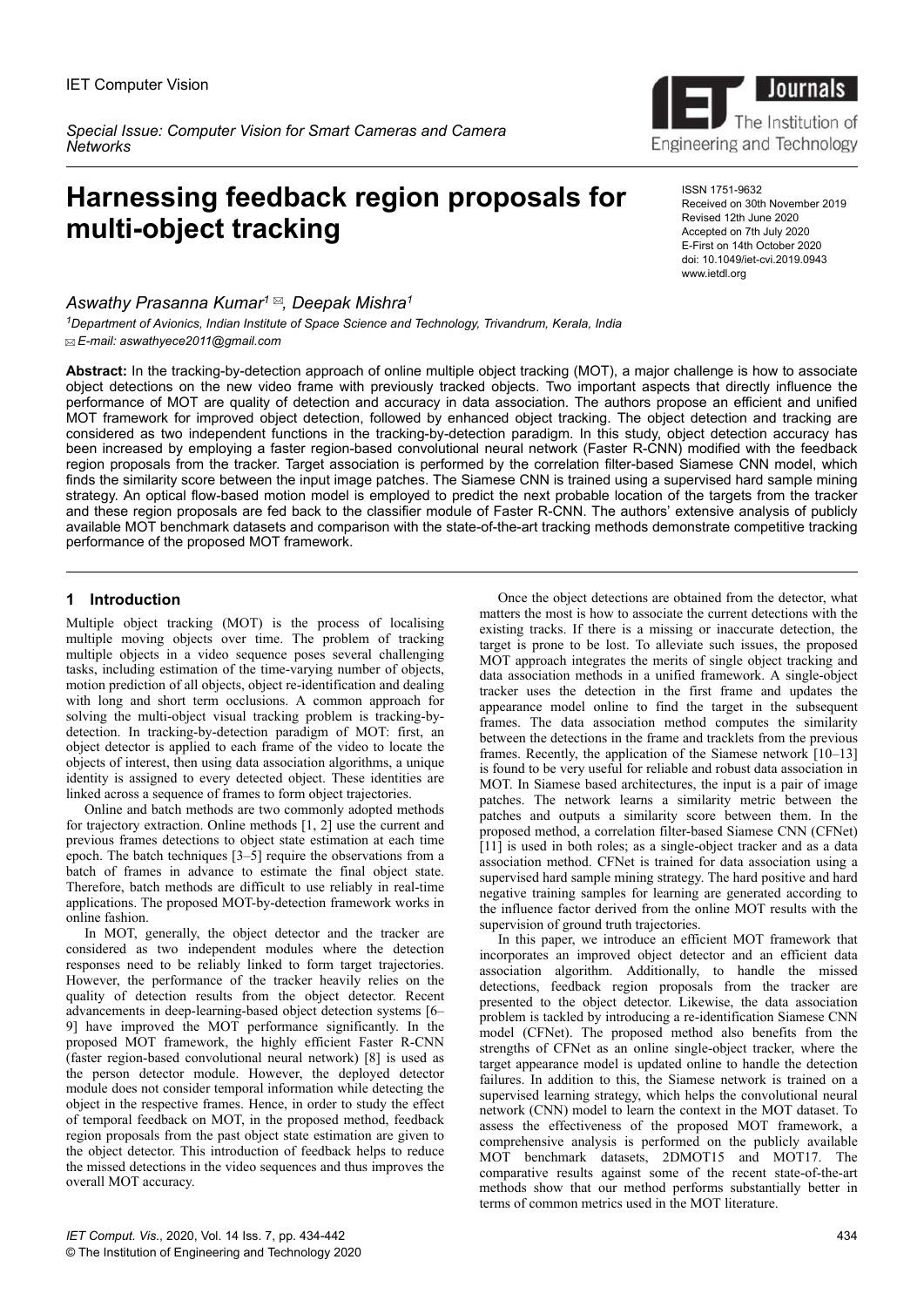

**Fig. 1** *Faster R-CNN object detector with feedback region proposals from the MOT tracker. For each input frame I f , Faster R-CNN detector outputs detection bounding boxes considering all the region proposals from the RPN module and feedback region proposals from the past trajectories. The data association module incorporates CFNet functions as a single object tracker that outputs the location of the tracked targets and as a patch similarity metric that gives a similarity score for the detection assignment of lost targets*

The remaining of the paper is organised as follows: In Section 2, we review the background on the MOT, object detection methods and the Siamese CNN models. Section 3 describes the proposed tracking framework in detail. The employed Faster R-CNN module with the feedback region proposals framework is briefly explained in Section 3.1 and the data association methodology that incorporates the CFNet is discussed in Section 3.2. The training procedure adopted for training CFNet for data association in the proposed MOT framework is discussed in Section 3.3. Section 3.4 summarises the proposed MOT algorithm. Experimental evaluations and results are detailed in Section 4. Finally, we conclude the paper with a brief discussion on possible future directions in Section 5.

# **2Related works**

*MOT:* Despite the recent advances in MOT, it remains a complex and difficult task in crowded environments with frequent occlusions, similar appearance, false detections, etc. Mainly the MOT methods can be classified into three categories; (i) the data association problem modelled as an optimisation problem or graphs [14, 15], (ii) solve data association problem using an endto-end neural network [16, 17], (iii) use MOT paradigm other than tracking-by-detection [18]. The first two categories give a solution with a tracking-by-detection approach, where the detector and tracker exist as two independent functions. Most of the recent MOT trackers follow the tracking-by-detection paradigm [17–20]. In our framework, these two modules co-exist and the feedback from the tracker is given to the detector in every frame. Finally, the third category aims to search for novel and more simple MOT methods, but the trade-off between performance and speed still needs improvement.

*Object detection:* Most of the recent multiple object trackers follow the tracking-by-detection approach, which heavily depends on the quality of object detection. Initially, most of the object detectors relied on using handcrafted features. But the introduction of deep CNNs has demonstrated remarkable improvement in the performance of object detectors. In [21], the idea of selective search is employed for proposing probable object locations. The recent development in object detection is driven by the success of region-based CNNs (R-CNNs) [22]. Advances like SPPNet [6] and Fast R-CNN [7] have improved the detection performance with reduced running time. The Faster R-CNN detector [8] and further SDP detector [23] employ a fully CNN for region proposals and classification without any handcrafted features. Then Redmon *et al.* [9] proposed You Only Look Once (YOLO) detector that bypasses the need for a region proposal network.

*Siamese CNNs:* In MOT, data association can be addressed using similarity learning between image patches. Siamese CNN is widely used for similarity measurements and the CNN architecture used in the model gives a better image feature representation. Bertinetto *et al.* [10] proposed a fully convolutional Siamese network to measure the similarity score between image patches, which is employed for object tracking. CFNet [11] is an asymmetric architecture that incorporates a correlation filter into the Siamese network. Other variants to Siamese CNN include DSiam [24] that uses fast transfer motion to update the model, SINT [25] that makes use of optical flow methods and SA-Siam [26] that utilises the combination of original Siamese architecture. In [13], an end-to-end trainable Siamese region proposal network is introduced for object tracking that includes a Siamese network for feature extraction and a region proposal network with two branches, one for foreground–background classification and the other for proposal regression. In the proposed MOT framework, the Siamese network performs in two roles: as a single object tracker and as a similarity function.

# **3** Online MOT framework

We propose an online MOT framework that uses two popular CNN architectures that are tailored according to the MOT framework; in particular, we deploy Faster R-CNN [8] for person detection and correlation filter-based Siamese network (CFNet) [11] for data association. To enhance the accuracy of the detection and to reduce missed detections, here we introduce feedback region proposals from the tracker to the detector, using the optical flow based motion model of the target objects. In tracking-by-detection, the detections in the current frame are associated with the existing tracks using an efficient data association algorithm. In this study, we exploit the merits of both single object tracking and data association to maintain target identities in a unified MOT framework. The proposed MOT method benefits from the strengths of CFNet, which allows us to use it as an online single-object tracker and a similarity-based data association alternative. In the following sections, a detailed description of the proposed five online MOT algorithms is given.

# *3.1 Faster R-CNN detector with feedback region proposals*

To perform an effective person detection, we employ Faster R-CNN architecture in our framework. The block diagram representation of the Faster R-CNN object detector with feedback region proposals from the MOT tracker is shown in Fig. 1. There are two main stages in the Faster R-CNN detector, a region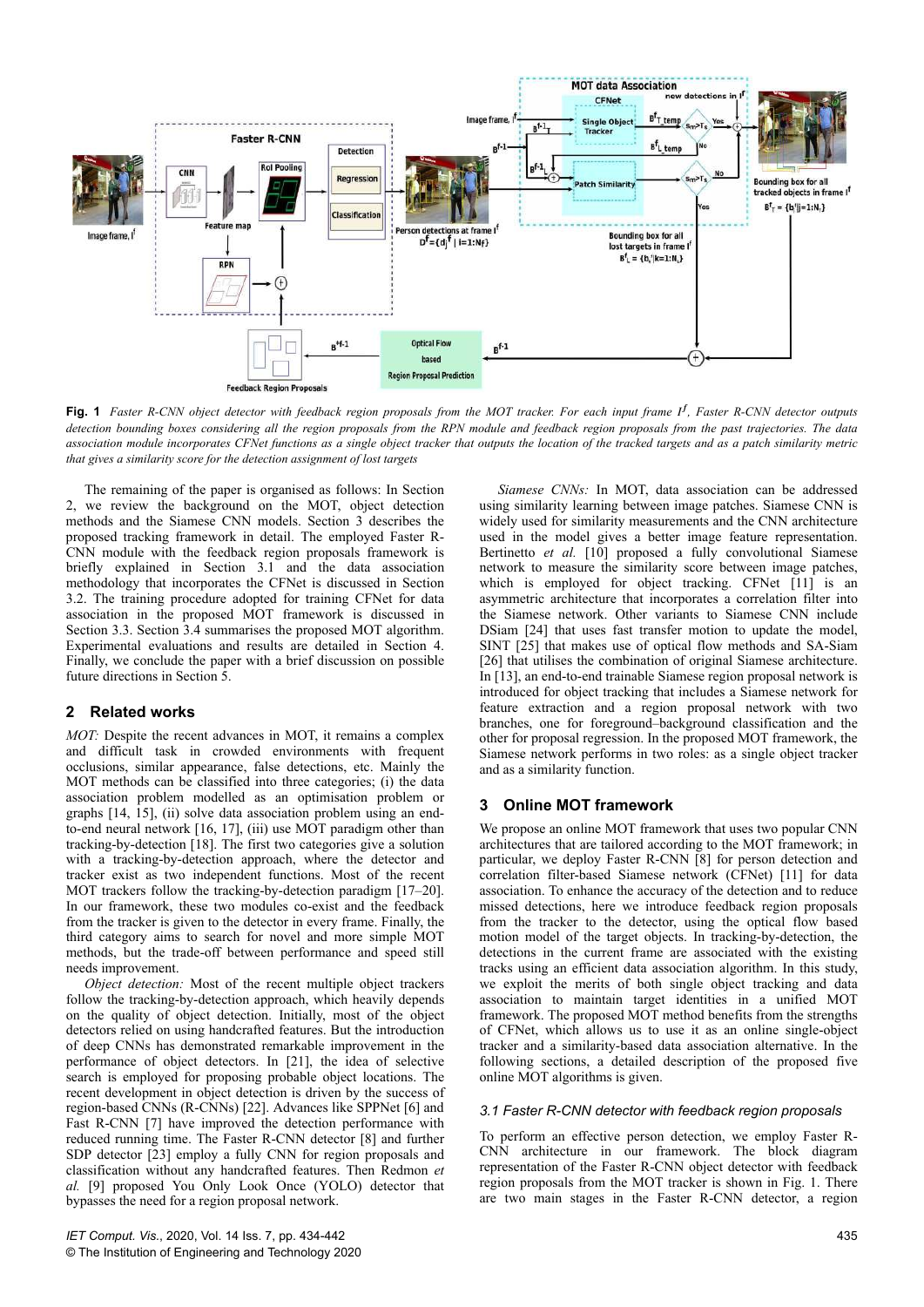

**Fig. 2** *Target state transition in the proposed MOT framework. A target in each video frame can go through four different stages: initialised (detections from the object detector), tracked, lost and inactive (terminate the trajectory)*

proposal network (RPN) and a classifier-regressor module. The RPN generates a multitude of region proposals for each probable object of interest in the input image. The prerequisite step for RPN is feature extraction using a pre-trained convolution neural network. To generate good quality feature maps, we use ResNet-101 as our backbone CNN. RoI (Region of Interest) pooling method is used to extract the feature maps for the proposals in uniform scale and size. RoIs are then proceeded to the classification and bounding box regression modules. The classifier assigns a class score for each RoI and the regression module realigns the bounding box to fit with the object. The final set of detections is obtained after employing a non-maximumsuppression (NMS) step to the bounding boxes. In this study, we are interested only in the person category after detection.

Generally, in MOT, detection and data association are considered as two independent strategies. It is, therefore, the detector that does not require any temporal information of objects to perform its task. Here, we investigate the performance enhancement in an object detector when it is provided with temporal information about the past target trajectories. The probable locations of the existing targets (tracked and lost targets in the previous frame  $I^{f-1}$ ) in the current frame  $I^f$  are predicted using its optical flow motion model and given as feedback to the detector as region proposals. Let  $B^{f-1}$  represents the set of target bounding boxes in the frame  $I^{f-1}$ , which includes the locations of tracked and lost targets.

$$
B^{f-1} = \{B_T^{f-1}, B_L^{f-1}\},
$$
  
\n
$$
B_T^{f-1} = \{b_j^{f-1}\}_{j=1}^{N_T}; \quad B_L^{f-1} = \{b_k^{f-1}\}_{k=1}^{N_L}, \quad \text{where}
$$
  
\n
$$
b_i = \{x, y, w, h\}.
$$
 (1)

In (1),  $N_T$  and  $N_L$  are the numbers of tracked and lost targets,  $(x, y)$ is the centre coordinates of the target, and  $(w, h)$  are the width and height of the target, respectively. In order to estimate the new target location, we compute an optical flow from densely and uniformly sampled points inside the current target template to the new video frame. Specifically, given the current target position,  $p = (x, y)$ , we find its corresponding location  $p^* = p + u = (x + u_x, y + u_y)$  in the new frame using the iterative Lucas–Kanade method with pyramids [27], where  $u = (u_x, u_y)$  is the optical flow at a point p. We can predict the new bounding box for the target with centre *p* ∗ and size the same as the previous box  $(w, h)$ , which is now treated as the region proposal for that target in the new frame. As shown in Fig. 1, the set of all the predicted feedback region proposals of the current targets  $B^{*f-1} = \left\{ B_T^{*f-1}, B_L^{*f-1} \right\}$ , tracked and lost ones, are given back to the Faster R-CNN detector module. Along with the proposals from the RPN module of the detector, the feedback region proposals from the tracker are provided to the RoI pooling. The remaining flow of the Faster R-CNN is unchanged.

While evaluating the MOT framework, we observe that the two measures that impact the performance are identity switches and fragmentation related issues. The number of times a particular target changes its identity is measured by identity switches. Whereas, when the object is not detected in some frames, then fragmented trajectories are generated. These two issues occur mainly due to the missed detections in the video frames. The feedback proposals from the previous tracks in the proposed MOT algorithm helps to reduce the missed detections in each frame and

thereby reduces the identity switches of the target and fragmented trajectories.

# *3.2 MOT – data association methodology*

In this section, we extend our discussion on the proposed MOT framework, where we now incorporate the correlation filter-based Siamese network (CFNet) to tackle the data association problem. For each video frame, Faster R-CNN provides person detections. The data association algorithm identifies a correspondence between the new object detections and pre-existing tracks. Here, we integrate the merits of single-object tracking and CNN-based similarity metric for data association. The Siamese CNN performs better as both a single-object tracker and a similarity network.

In the proposed MOT framework, we adopt the state transitions of the target, as explained in [28] with some modifications. A target in the video can go through four different stages, such as initialised, tracked, lost and inactive. Fig. 2 illustrates these state transitions of the targets between the listed four stages. The object trajectory is initialised when an object appeared in the video frame for the first time. In the first frame, all the detections from the detector are considered as tracked targets and for each detection a new trajectory is initialised in the trajectory list. Now, the singleobject tracker has to take a decision whether to keep each target in the tracked state or transfer it into the lost state. The state of the target is set as tracked until it is not occluded or is not out of the camera's field-of-view. Otherwise, the target is regarded as lost. This decision making is related to the tracking score and consistency of tracking results with the object detections. Once the object is transferred into the lost state, the data association algorithm tries to find out a match for the lost targets within the detections, that are not covered by any tracked target. If the similarity function could find a matched detection for the lost target, the state is updated as tracked and tracking process resumes for the same. If the target stays in the lost state for a long time (say *N*<sub>inact</sub> as the number of frames for which the target is in the lost state), it is considered that the object entered into an inactive state and we terminate the trajectory corresponding to that object.

In the proposed scheme, the tracking problem is addressed by using a correlation filter-based Siamese CNN (CFNet) model that predicts whether two image patches belong to the same trajectory or not. The functions of the CFNet here are two-fold:

- If the target is in the tracked state, CFNet works as a singleobject tracker that finds out the new target location.
- If the object is occluded, i.e. in the lost state, CFNet acts as a patch similarity function, that gives a similarity score between the lost target template and detections from the detector module that is not associated with tracked objects.

The pre-trained CFNet architecture with learned weights is adopted in the proposed MOT framework and is retrained with the MOT benchmark dataset on a supervised learning manner that uses a hard sample mining strategy.

*3.2.1 CFNet as a single-object tracker:* Visual object tracking algorithms based on a Siamese CNN architecture formulate tracking as a template matching problem [10, 11, 13, 25]. The network structure has two identical CNN branches that share the network weights. One branch extracts the feature maps of the target image patch and the other one of the search image patches, which contains the candidate objects. The search area is chosen with the centre, the same as the previous target location and size 2.5 times larger than the target image. A number of candidate image patches with the same size as the target are chosen within the search area. Then we obtain a similarity score map by the cross-correlation between the convolutional feature maps of target and candidate patches. In object tracking, the goal is to find the new target location and is obtained from the most similar candidate image patch.

Let  $x_T$  represents the target patch and  $x_c$  represents the candidate patch. These inputs are processed by CNN,  $\phi_w$ , where *w* is the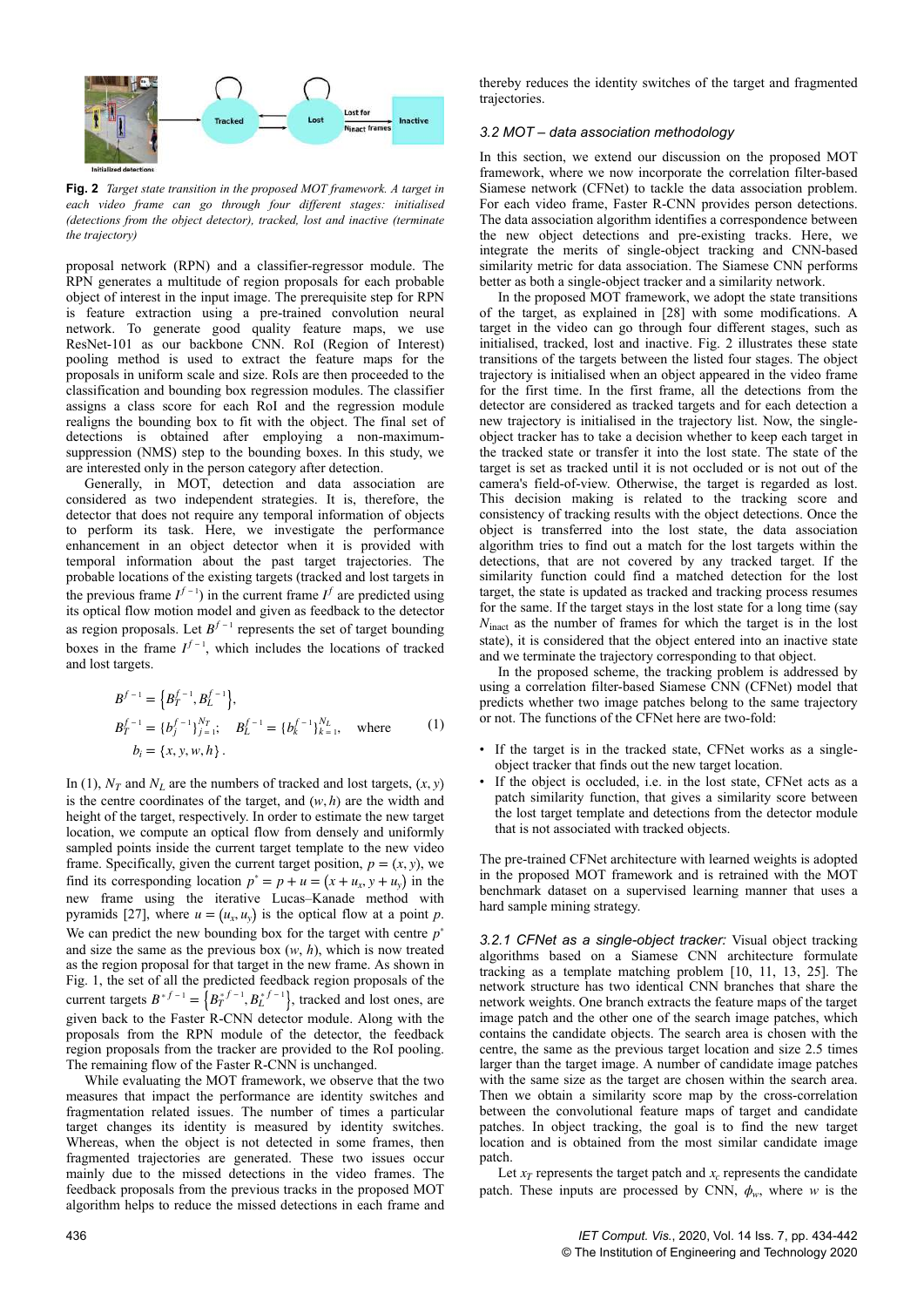

**Fig. 3** *CFNet as the patch similarity metric in data association of the targets in the lost state. The CFNet cross-correlate the image patches; the lost target*  $(x_L)$  and detections in the current frame (D<sup>f</sup>) presented and generate the similarity score maps for each image pair ( $x_L$ ,  $d_i^f$ ). The detection with maximum *similarity is considered to associate with the lost target*

learnable parameters. Then the feature maps  $\phi_w(x_T)$  and  $\phi_w(x_c)$  are cross-correlated  $(\star)$  as given by

$$
\Psi_w(x_T, x_c) = \phi_w(x_T) \star \phi_w(x_c)
$$
 (2)

The correlation filter-based Siamese network (CFNet) [11] incorporates two additional layers within the baseline Siamese network [10], correlation filter and crop layers, which makes it shallower and faster without accuracy drop. The correlation filter layer inserted between the CNN with target patch and crosscorrelation module estimates the discriminative features of the target patches. Then the modifications in (2) can be formulated as

$$
\Psi_{w,\alpha,\beta}(x_T, x_c) = \alpha \Omega_c(\phi_w(x_T)) \star \phi_w(x_c) + \beta,
$$
\n(3)

where  $\Omega_c$ ( $\Omega_c$ ) represents the correlation filter layer that learns during training, by solving a ridge regression problem in the frequency domain by using Fourier transform. In this equation, *α* and *β* are scale and bias parameters, respectively. The maximum score in the similarity map corresponds to the new target location

$$
\widehat{x_T} = \arg \max_{x_c^i} \Psi_{w, \alpha, \beta}(x_T, x_c^i)
$$
\n(4)

*3.2.2 CFNet for patch similarity:* When the target is in the lost state, the data association algorithm has to decide whether to retain this target in the lost state, move into the tracked state or terminate the target trajectory (inactive state). In order to move it from the lost state to the tracked state, any of the detections from the person detector needs to be associated with this lost target. A Siamese network can also be used as a similarity function that checks the pairwise similarity between the lost target patch and the detections. Fig. 3 depicts how we use the CFNet architecture as the data association module by considering the pairwise patch similarity metric. To elaborate it further, let *xL* represents the lost target image patch and  $D^f = \{d_i^f\}_{i=1}^{N_f}$  are the set of detections given in the current frame,  $I^f$ . CFNet outputs  $N_f$  similarity score maps, each corresponding to the match score between each detection and the lost target. If the maximum similarity score  $s_m$  is above the threshold  $T_s$ , then the detection and lost target pair are considered for data association. The Hungarian algorithm is employed to assign the detections to the lost targets. If a detection is associated with the lost target then it is transferred to the tracked state and the detection corresponding to the maximum score,  $d_m^f$  is updated as the target image,  $\widehat{x_l}$ .

$$
d_m^f = \arg \max_{d_i^f} \Psi_{w,\alpha,\beta}(x_L, d_i^f); \quad i = 1:N_f
$$
 (5)

$$
s_m = \max \left( \Psi_{w,\alpha,\beta}(x_L, d_m^f) \right) \tag{6}
$$



**Fig. 4** *Supervised hard sample mining: hard positive and hard negative training samples are generated when the decision of the data association system went wrong. The image pairs (lost target, detection) with the wrong association are considered as hard negative samples. The image pairs (lost target, true detection) that missed the association are considered as hard positive samples*

state = 
$$
\begin{cases} \text{tracked,} & \text{if } s_m \geq T_s \\ \text{lost,} & \text{otherwise} \end{cases}
$$
 (7)

$$
\hat{x}_L = d_m^f; \quad \text{if state} = \text{tracked} \tag{8}
$$

### *3.3 Training CFNet – supervised hard sample mining*

In this study, the CFNet architecture, which is trained offline [11] is turned out to be a backbone Siamese CNN. Within the context of MOT, the weight parameters of the network are then retrained using a supervised hard sample mining strategy. In our framework, hard samples are the errors in the decision or false alarms from the trained CFNet system. Hard negative samples are the false positives from the CFNet in which similarity score wrongly indicates the presence of the target, while in reality, it is not present. Hard positive samples are the false negatives from the CFNet in which similarity score wrongly indicates the absence of the target, while in reality, it is present. These hard negative and hard positive samples can effectively influence the learnable parameters when the network is trained to correct them.

The Siamese network learns the similarity function from the positive and negative image pairs during the training process. The proposed supervised hard sample mining method helps to mine both hard positive and hard negative samples to fine-tune the trained CFNet. The hard samples for learning are generated based on the influence factor derived from the online MOT results with the supervision from ground-truth trajectories. The approach we used to generate hard training samples is shown in Fig. 4. Based on the similarity score for data association, we assign a label,  $z \in (-1, 1)$  to the image pairs,  $(x_L, d_i^f)$  that indicate whether the lost target,  $x_L$  is associated ( $z = 1$ ) or not ( $z = -1$ ) to the detections,  $D^f$ .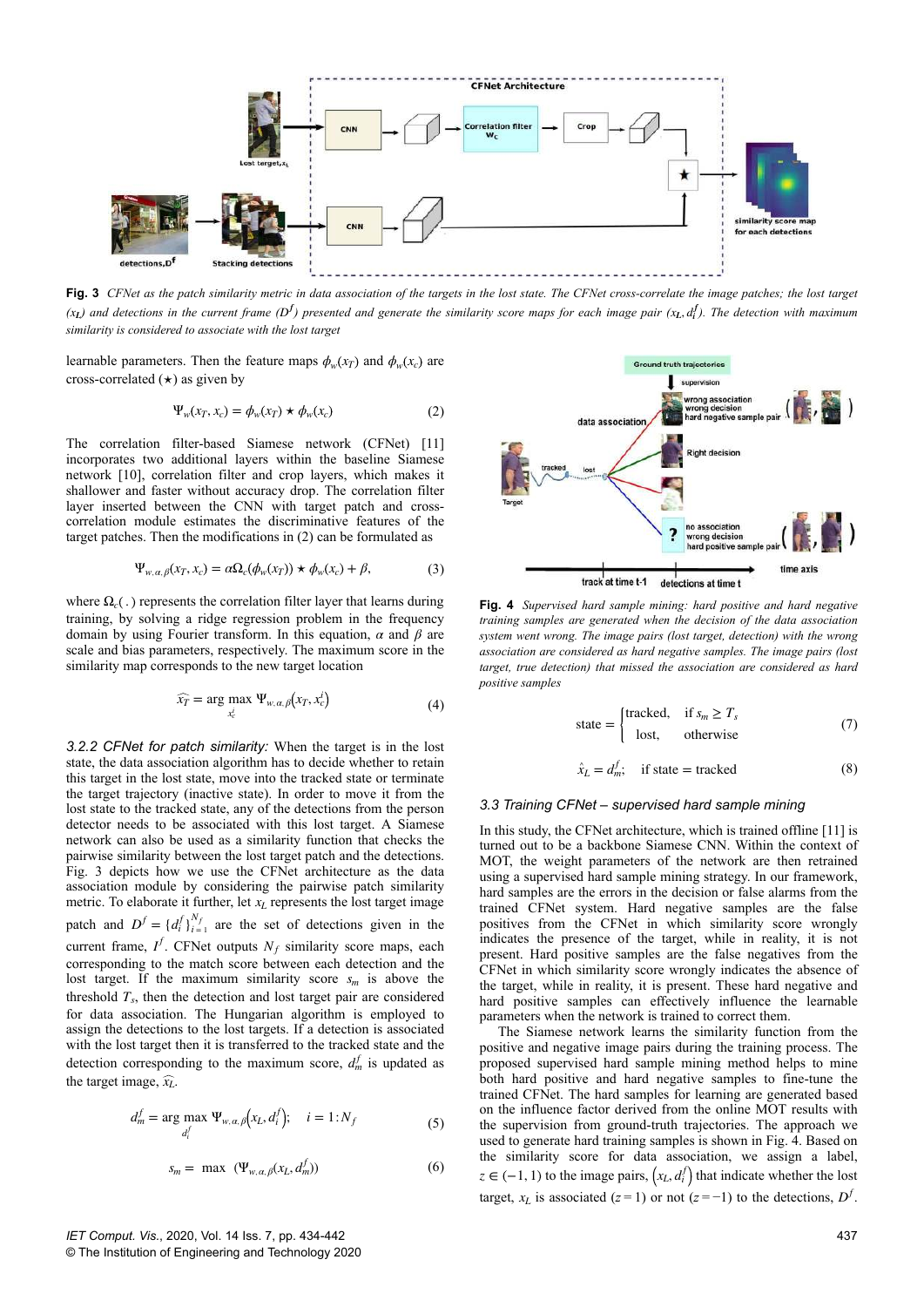During the training process, an influence factor,  $R_{IF}(x_L, z)$  is evaluated using the ground-truth track and the decision from the data association module. To formulate the influence factor, we need another function variable  $y(x_L) \in (-1, 1)$  whose value depends on the ground-truth trajectory corresponding to target,  $x_L$ .

$$
y(x_L) = \begin{cases} 1, & \text{if } \max(\text{overlap\_ratio}(x_L^{GT}, d_i^f)) \ge T_o, \\ -1, & \text{otherwise} \end{cases}
$$
(9)

where  $x_L^{\text{GT}}$  is the ground-truth track for the lost target and  $T_o$  is the overlap threshold. Equation (9) here means,  $y = +1$  if there is a match for  $x_L$  in the given detections and  $y = -1$  if there is no association possible, according to the ground truth.

Table 1 lists the assigned influence factor value for different decisions *z* on *xL* by adopted the data association rule. It is inferred from the table that the influence factor,  $R_{\text{IF}} = +1$  whenever the data association took the right decision and influence factor,  $R_{\text{IF}} = -1$  if the decision is wrong. In the adopted data association system, CFNet is updated only when it makes a mistake in decision making. i.e. association estimation, *z* takes different actions as desired by the ground-truth trajectory. There are two instances for which the reward is negative. In the first case, the target is linked  $(z = 1)$  to an object detection  $d_m^f$  (refer (5)–(8)), which is incorrect according to the ground truth  $(y = -1)$ . This indicates a false positive output from the trained CFNet. Then the image pair  $(x_L, d_m^f)$  is added to the training database as a hard negative sample. In the second case, the decision is not to link  $(z = -1)$  with any of the detections from the detector. But the target,  $d_k^f$  is included in the given detections according to the ground truth  $(y = 1)$ . That means, the association algorithm missed the right association. This indicates a false negative output from the trained CFNet. Then the image pair  $(x_L, d_k^f)$  is included in the training database as a hard positive sample.

In the training process, we start with the CFNet model that was pre-trained on the ImageNet dataset. CFNet continues the learning process during the MOT using the training samples and updates the parameters based on the feedback from the dynamic status of the target. During training, the parameters of the CFNet model are updated by minimising the logistic loss over the new hard training samples, obtained from the supervised hard sample mining.

$$
\arg\min_{p} \sum_{j} \mathcal{L}(\Psi_{w,\alpha,\beta}(x_j,d_j),y(x_j)), \qquad (10)
$$

where *w*,  $\alpha$  and  $\beta$  are the learnable parameters, scale, and bias values, respectively. For each frame, we updated the parameters of the CFNet architecture. In the following frame, MOT is done with this updated CFNet. The trained CFNet model in the context of MOT performs better under the challenging conditions and provides better accuracy in tracking.

## *3.4 MOT algorithm*

After accomplishing the training of Faster R-CNN with the MOT-17 dataset and CFNet using the supervised hard sample mining strategy, we utilise these trained architectures in the proposed MOT framework. The proposed MOT algorithm is summarised in Algorithm 1 given in Fig. 5. Given an image

**Table 1** Influence factor  $(R_{IF})$  assigned for decision making in data association in lost state.  $R_{\text{IF}} = 1$  indicated the right decision and  $R_{\text{IF}} = -1$  indicated the wrong decision

| $y(x_L)$ | $R_{\text{IF}}(x_L, z) = y(x_L) \times z$ |  |
|----------|-------------------------------------------|--|
|          |                                           |  |
|          |                                           |  |
|          |                                           |  |
|          |                                           |  |

sequence, the goal of the MOT problem is to estimate the optimal sequential states of all the possible targets, i.e. the trajectory of each target. For each input frame, the Faster R-CNN detector outputs the person detections,  $D^f$ . Subsequently, in the data association part, all the targets under consideration in the tracked state get higher priority. The CFNet as a single-object tracker determines whether the target should stay in the tracked state or should be moved to the lost state. Then, for the lost targets, the CFNet acts as a similarity function to compute the pairwise similarity score with the object detections from the detector. Hungarian algorithm is then employed next to associate the detections to the lost targets based on the similarity score. The targets that are linked with the detections are reassigned as tracked targets. Finally, all the remaining detections that are not associated with any of the tracked targets are considered as new targets and a trajectory is initialised for each new detection. Here, to exempt the already assigned detection, non-maximum suppression based on bounding box overlap is applied. Nonetheless, as described in Section 1, to improve the detection performance, we incorporate feedback region proposals that provide temporal information about the previous trajectories, to the detector.

## **4** Results

This section presents the experimental results of the proposed multiple object tracker on benchmark datasets focusing on person tracking to validate the efficiency and the tracking performance. To obtain comparable results with the state-of-the-art trackers, we evaluated our tracker framework on the MOT challenge dataset [29, 30], a standard reference when addressing MOT problems.

*MOT challenge:* MOT challenge dataset is a centralised benchmark dataset to test the MOT methods that include several categories of challenging tracking sequences with different characteristics such as object density, frame rate, occlusions, illuminations, etc. Mainly, there are three separate tracking sequence sets published by the MOT challenge, 2DMOT2015, MOT16, and MOT17. Each of the benchmark datasets includes separate video sequences for the training and the testing of the tracker. Training sequences are provided with public object detections from object detector and the ground-truth detections, whereas testing sequences only include object detections. The MOT17 dataset contains 14 challenging sequences of which seven are used for training and 7 for testing the tracker. The sequences are provided with three sets of detection from DPM [31], Faster R-CNN [8] and SDP [23] object detectors. The benchmark sequences included in MOT16 are the same as that of MOT17 with only DPM detection. The benchmark dataset 2DMOT2015 includes a total of 22 sequences each of which provided with ACF detections.

There are several metrics [32] for the quantitative evaluation of MOT that measure different aspects of tracker efficiency. The two important parameters in the MOT17 challenge that measure the object coverage and identity consistency are MOTA (MOT Accuracy) and IDF1 score. MOTP (MOT Precision) measures the misalignment between the groundtruth and the predicted bounding boxes. MT (mostly tracked) and ML (mostly lost) are another two parameters that indicate the percentage of ground-truth objects whose trajectories are covered by the tracking output. FP and FN represent, respectively, the total number of false positives and false negatives. Precision and recall are two derived metric, where precision is the fraction of true and relevant bounding boxes among the retrieved bounding boxes, while recall is the fraction of the total amount of relevant bounding boxes that were actually retrieved. The number of times a particular target changes its identity is measured by identity switches (IDSw). When the object is not detected in some frames, then fragmented trajectories are generated (Frag).

#### *4.1 Implementation details*

We accomplish the person detection using the ResNet-101-based Faster R-CNN model. By convention, we initialise the pre-trained model of Faster-RCNN and then retrained it with fine-tuning on the MOT17 dataset in order to improve its accuracy in the task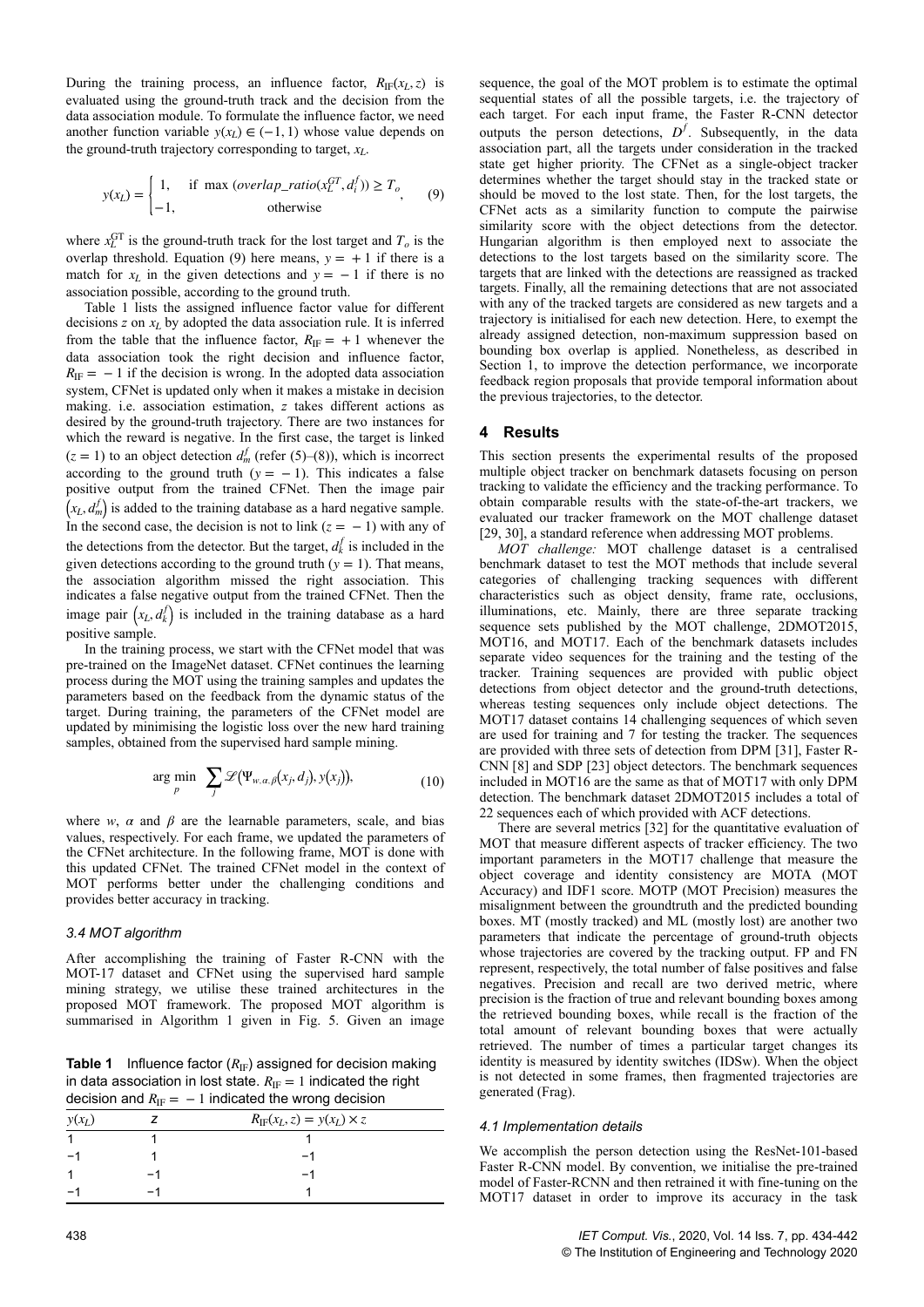Input: Video Sequence as an ordered list of image frames,

 $V = \{I^f | f = 1, 2, \ldots, F\}$ **Output:** Set of object trajectories,  $\mathcal{T} = {\tau_i}_{i=1}^N$ , with **put.** Set of object agencies,  $\vec{r} = \vec{v}_i \vec{v}_i$ ,<br>  $\tau_i = \{\vec{b}_i^f, \dots, \vec{b}_i^f\}$ ,<br>
as a list of order darget bounding boxes, where  $f_s$  and  $f_e$  are first and last frame in which target *i* exists,  $b_i^{f_j} = (x, y, w, h)$ 1: Initialization:  $\mathcal{T} \leftarrow \emptyset$ Trained CNN models: Faster R-CNN with feedback region proposals retrained on MOT dataset as multiple object detector and CFNet trained using reward based supervised hard sample mining as data association metric. for Video frame  $I^f$  in V do  $2:$ **r** Video frame  $I^{\circ}$  in V **do**<br>**Person detections from Faster R-CNN**,  $D^f = \{d_j^f\}_{j=1}^{N_f}$  $\overline{3}$ :  $4:$ if  $(f == 1)$  then Initialize new trajectory  $\tau_i^f$  for each detection,  $5:$ state==tracked; 6:  $7:$ else **SC**<br>for each tracked target  $\tau_i^{(f-1)} \in \mathcal{T}$  **do**<br>CFNet as single object tracker; find the new target 8:  $9:$ location and similarity score,  $s_m$ . if  $s_m\!\!<\!\!T_s$  then  $10:$ state==lost;  $11:$  $12.$ end if end for  $13:$ **for each lost targets,**  $\tau_i^{(f-1)} \in \mathcal{T}$  **do**<br>CFNet as patch similarity function;  $14$  $15:$ **for** each detection  $d_{\iota}^{f}$  not covered by tracked objects **do** 16:  $17:$ Obtain the similarity score map with lost target 18: Compute the maximum similarity score,  $s_m$ if  $s_m > T_s$  then  $19:$  $20:$ detection considered for association with lost target  $21:$ end if  $22$ end for Hungarian algorithm employed to assign detection to the 23: 1. In the largests.<br>
In lost tragets.<br> **if** lost  $\tau_i^{(f-1)}$  assigned to detection  $d_m^f$  then<br>
state ==tracked;  $24:$  $25:$  $26:$ else if length of lost frames  $> N_{inact}$  then  $27.$  $28.$ state==inactive; end if  $29:$  $30:$ end if end for  $31:$ for each detection  $d_i^f$  not covered by tracked and lost  $32$ targets do Initialize a trajectory  $\tau_i^f$ .  $33:$ state==tracked.  $34:$  $35:$ end for end if  $36:$ for each  $\tau_i^f \in \mathcal{T}$  do  $37:$ Predict the next location  $v$  using Lucas Kanade optical flow 38: method. 39: Feedback region proposals,  $R_{IF}$ =set of bounding boxes with center v and size same as  $\tau_i$ . (Faster R-CNN classifier module cascade R along with its RPN module output).  $40:$ end for  $41:$  end for 42: return set of trajectories of the objects,  $\mathcal{T}$ .

# **Fig. 5** *Algorithm 1: MOT algorithm*

domain. This fine-tuned Faster R-CNN is then integrated with the proposed MOT framework as a person detector. Similarly, the pretrained CFNet architecture is trained within the context of MOT using training sequences of the MOT benchmark. The supervised hard sample mining strategy for adopted for training is detailed in Section 3.3. The learnable parameters *w* and correlation filter  $\Omega_c$ are initialised from the pre-trained values of CFNet. We follow the back-propagation algorithm described in [11] to update the parameters of the network, by minimising the logistic loss over the new hard training samples. Training is conducted for 20 epochs for each new sample, with an initial learning rate of 0.01. For each frame, we updated the parameters of the CFNet architecture using the hard samples generated in the current frame.

In the proposed MOT framework, the decision for state transition of a target is based on two parameters, similarity threshold  $T_s$  and the maximum number of frames the target stays in the lost state before transferred into an inactive state,  $N_{\text{inact}}$ . Fig. 6 shows the IDF1 score and MT values with different values for similarity threshold,  $T_s$ . The value of  $T_s$  is a threshold value for the similarity score generated by the CFNet. If the similarity score is above the threshold  $T_s$ , the input image pairs to the CFNet are considered as similar. The optimum results obtained for the proposed tracker with the value of  $T<sub>s</sub>$  equal to 0.4. In our analysis, we kept the value for  $N_{\text{inact}}$  as 20.

The proposed MOT algorithm is implemented in MATLAB with MatConvNet [33]. All experiments are conducted on a workstation with Intel Xeon X5675 at 3.06 GHz and an NVIDIA Geforce Titan Xp 12 GB GPU. The code is available at https:// github.com/aswathyIIST/Feedback-Region-Proposals-for-MOT.

#### *4.2 Analysis on validation dataset*

In our MOT framework, the detector and tracker work simultaneously, hence are not considered as separate units. The proposed tracker generates its own object detections using the Faster R-CNN detector with the feedback region proposals. Therefore, the object detections provided in the MOT challenge database are not directly used in this analysis. Since the object detection annotations of the MOT test dataset are not released, we use the MOT training sequences to conduct analysis about our framework. The training data set is divided into training and validation sequences. The splitting of the sequences is shown in Table 2. We conducted our experiments to validate the importance of each contribution in the proposed MOT algorithm.

*4.2.1 Ablation study: Contribution of different components:* We investigate the contribution of different components in our framework by disabling one component at a time and then examining the performance drop in terms of MOTA on the validation set. Fig. 7 shows the significance of each component validating using the 2DMOT15 benchmark dataset. It is observed that the trend of the MOTA remains the same for the evaluation results on the MOT17 validation sequences. Table 3 presents the experimental results on all MOT evaluation metric, to demonstrate the importance of each component, evaluated on both MOT17 and 2DMOT2015 validation datasets.

In Fig. 7, the first set: feedback proposals, presents the importance of feedback region proposals from the tracker to the detector. It is evident that feedback improves the accuracy of the MOT framework. One of the challenging factors that affect the MOTA value in MOT evaluation is identity switches (IDSw), a measure that indicates the number of times the target changes its identity in the whole tracking process. Fragmentation is another factor that affects the performance of our proposed system. Fragmented trajectories are formed when identity switches do not occur, but the detector missed the target detection. The solution to these two problems is to reduce the number of missed detections. This can be done by improving the performance of the person detector. The feedback region proposals can be viewed as a reference given to the detector on the probable locations of existing targets. This helps the detector to reduce the missed detections and improve its efficiency. In the proposed full model MOT, we sent back the region proposal prediction for both tracked and lost targets. For the detailed analysis of this feedback proposal, we consider three different situations on feedback. (i) Only feedback tracked targets proposals (no lost targets), (ii) only feedback lost targets proposals and (iii) no feedback proposals. It is obvious from the results that with the feedback region proposals the performance of our tracking framework is improved. In addition to that, it is interested to note the accuracy difference with the region proposals with any one of the target states, tracked or lost. For the target in the tracked state, the appearance model of the tracked target is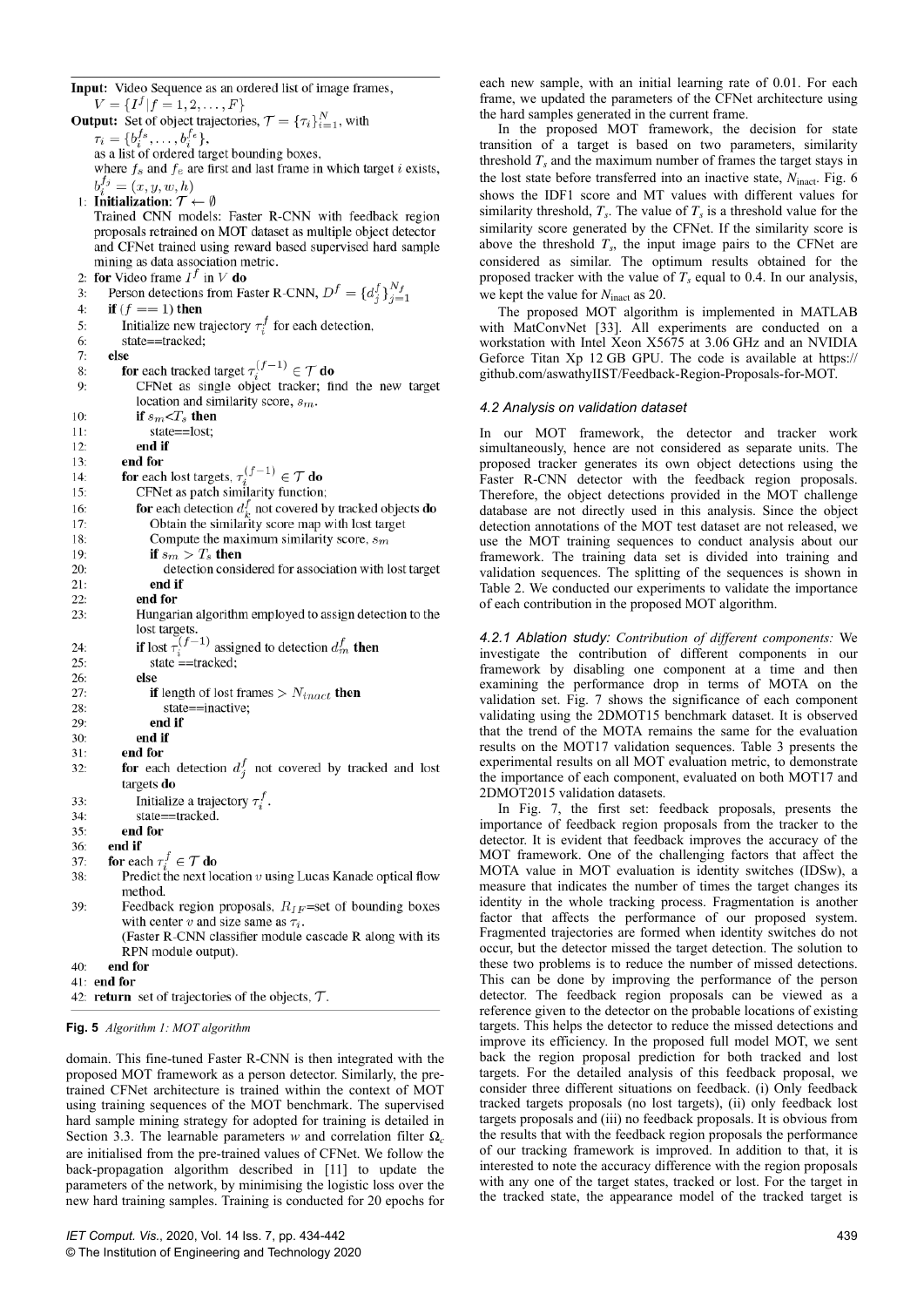

**Fig. 6** *Performance analysis of the proposed MOT framework with different values for similarity threshold, T<sup>s</sup> on 2DMOT2015 validation set. In the following analysis, T<sup>s</sup> is set to 0.4*



**Fig. 7** *Analysis of the proposed MOT framework on the 2DMOT2015 validation sequences with different components. The complete MOT framework gives better results with the integration of each component*

**Table 2** Training and validation sequences that are used to study the performance of the proposed MOT framework on the MOT benchmark

| <u>uitus ivitus 1. bulioniniai it</u> |                         |  |  |  |  |  |  |  |
|---------------------------------------|-------------------------|--|--|--|--|--|--|--|
| Training                              | Validation              |  |  |  |  |  |  |  |
| <b>2D MOT 15</b>                      |                         |  |  |  |  |  |  |  |
| <b>TUD-Stadtmitte</b>                 | <b>TUD-Campus</b>       |  |  |  |  |  |  |  |
| ETH-Bahnhof                           | ETH-Sunnyday            |  |  |  |  |  |  |  |
| PETS09-S2L1                           | ETH-Pedcross2, Venice-2 |  |  |  |  |  |  |  |
| ADL-Rundle-6, KITTI-13                | ADL-Rundle-8, KITTI-17  |  |  |  |  |  |  |  |
| MOT <sub>17</sub>                     |                         |  |  |  |  |  |  |  |
| MOT17-02                              | MOT17-04                |  |  |  |  |  |  |  |
| MOT17-05                              | MOT17-09                |  |  |  |  |  |  |  |
| MOT17-10                              | MOT17-11, MOT17-13      |  |  |  |  |  |  |  |
|                                       |                         |  |  |  |  |  |  |  |

getting updated in each frame. Also, in the proposed MOT frame work, a single-object tracker is used to track the tracked targets. Therefore, chances are less for a tracked target to be in a lost category even if the detector missed the target detection. But in the case of lost targets, the position or the appearance model is not updated and the data association completely relies on the detections from the detector. Therefore, if the detector missed the correct target detection, the target will be continuing on its lost state and the tracking accuracy reduces.

In Fig. 7, the second set: training, indicates the significance of training on the pre-trained CNNs used in the proposed tracker. The Faster R-CNN object detector with ResNet-101 pre-trained on PASCAL-VOC and COCO training set is retrained on the MOT17 person detection dataset. As discussed in Section 3, the pre-trained CFNet is trained using the supervised hard sample mining supported by an influence factor for data association. It is clear from both Fig. 7 that the detector and tracker CNNs improve its accuracy after trained on the MOT benchmark dataset.

The third set: optical flow prediction, in Fig. 7 shows the relevance of the motion model of the target to predict the feedback region proposals. The motion model based on the Lucas–Kanade optical flow method with pyramids is employed here to predict the new location of the tracked or the lost targets. To study the contribution of the motion model, the current target location is fed back to the detector as the region proposals instead of the predicted location from the motion model. The results show an accuracy drop without optical flow-based motion prediction. Since the target in the tracked state is moving slowly from one frame to the next (usually verified from high frame rates), the regression module in the Faster R-CNN detector is able to refine the proposal bounding box of that slightly shifted target. But in case of lost targets, the position of the target is not updated for all the lost frames. Therefore, the regression module could not find the refined location of the particular region proposal. If the detector's own proposals do not include the lost target, then it causes a missed detection. By using the optical flow-based motion prediction, most of the time we could predict the location of the occluded targets and could avoid these missed detections and thus improve the tracking performance.

Table 3 shows the comparison of the proposed MOT framework with different variants of the proposed tracker by disabling different components, on the MOT17 and 2DMOT2015 validation datasets. The best values for this evaluation are given in **boldface** in Table 3. It is evident from the results that each component significantly contributes to the improvement of the performance of the proposed MOT framework. It is clear from Table 3 that the MT, ML, IDSw and fragmentation metrics improved with feedback region proposals. The proposed feedback region proposals help to improve the detection accuracy and reduce the missed detections. This helps to improve the overall performance of the MOT system. In the proposed MOT framework we incorporate two pre-trained CNN architectures after training on the MOT benchmark dataset. It is inferred from Table 3 that the trained detector and tracker CNNs help to enhance the performance of the MOT tracker. The prediction of probable locations of the existing targets is predicted

**Table 3** Analysis of the proposed MOT framework on the validation datasets, both MOT17 and 2DMOT2015, and comparison with different proposed tracker variants by disabling different components

| Tracker                                      |      | MOTA $\uparrow$ MOTP $\uparrow$ IDF1 $\uparrow$ |      | MT ↑ |                                    |      | ML ↓ FP ↓ FN ↓ Recall ↑ Precision ↑ IDSw ↓ Frag. ↓ |     |     |
|----------------------------------------------|------|-------------------------------------------------|------|------|------------------------------------|------|----------------------------------------------------|-----|-----|
| MOT <sub>17</sub>                            |      |                                                 |      |      |                                    |      |                                                    |     |     |
| proposed MOT                                 | 60.8 | 78.2                                            | 53.7 |      | 74(25.1) 41(14.1) 4899 23,758      | 62.1 | 88.8                                               | 312 | 728 |
| proposed MOT without feedback proposals      | 57.2 | 76.7                                            | 51.3 |      | 57(19.3) 61(20.8) 5936 25,158      | 58.7 | 85.7                                               | 506 | 851 |
| proposed MOT without training                | 57.2 | 77.3                                            |      |      | 51.5 67(22.8) 56(19.2) 5381 25,693 | 59.3 | 87.4                                               | 478 | 798 |
| proposed MOT without optical flow prediction | 60.2 | 77.9                                            | 52.8 |      | 70(23.8) 44(14.8) 5039 23,978      | 61.5 | 88.4                                               | 352 | 749 |
| 2DMOT2015                                    |      |                                                 |      |      |                                    |      |                                                    |     |     |
| proposed MOT                                 | 46.2 | 75.3                                            | 47.6 |      | 52(22.2) 36(15.4) 2135 10,158      | 55.4 | 85.5                                               | 124 | 256 |
| proposed MOT without feedback proposals      | 38.2 | 71.9                                            | 46.1 |      | 42(18.0) 47(20.0) 3092 10,956      | 52.0 | 79.3                                               | 218 | 321 |
| proposed MOT without training                | 38.1 | 73.1                                            | 46.7 |      | 45(19.2) 51(21.8) 2854 11,348      | 53.6 | 82.1                                               | 186 | 298 |
| proposed MOT without optical flow prediction | 43.2 | 74.2                                            | 47.1 |      | 49(21.1) 38(16.4) 2659 10,293      | 54.8 | 82.4                                               | 143 | 261 |

(The best values are in **boldface**).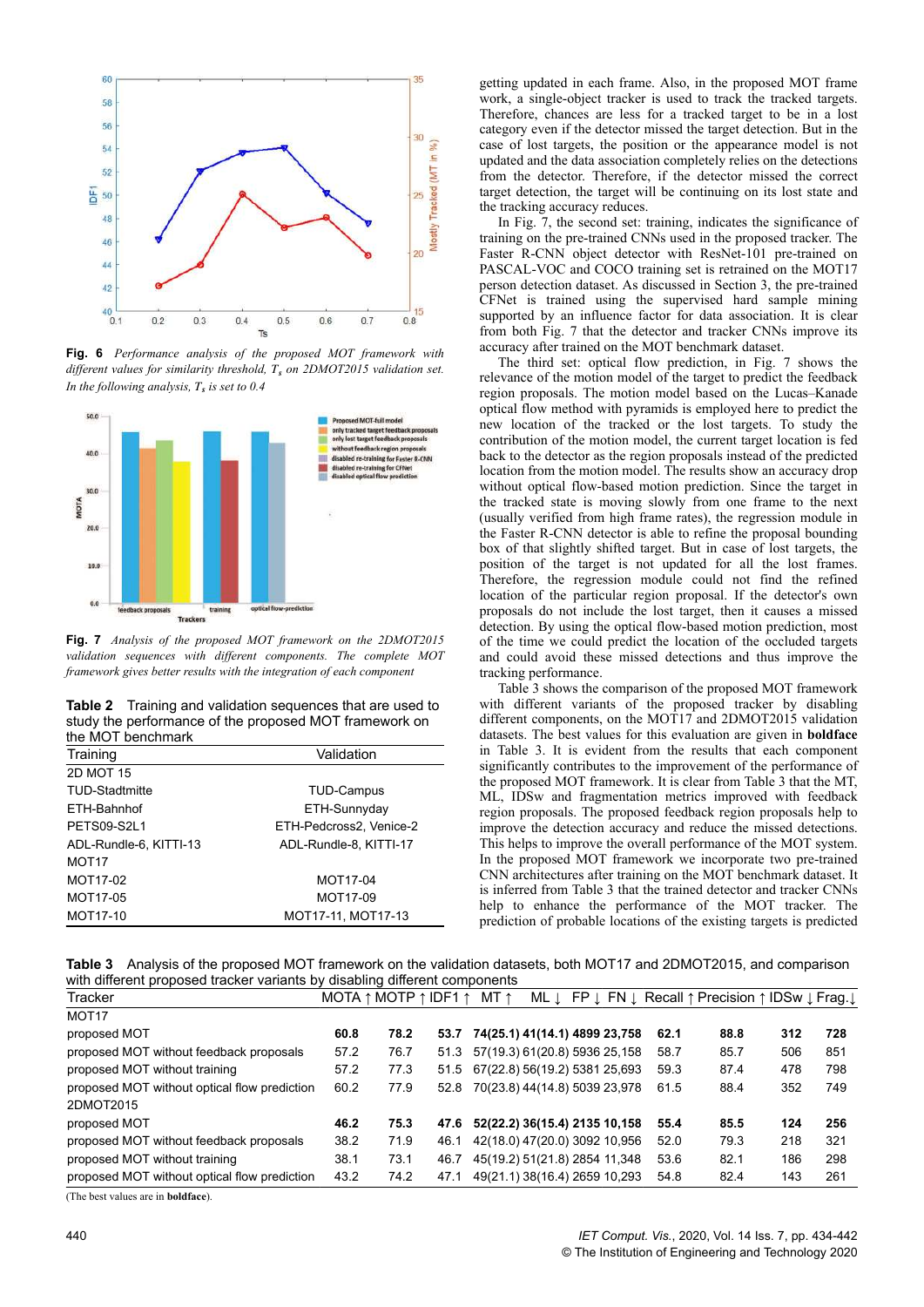using optical flow-based motion model. The optical flow prediction refines the location of the feedback region proposals and thereby improves the MOT tracker framework.

*4.2.2 Performance analysis with Siamese CNN variants:* The data association method designed in the proposed MOT framework exploits the power of Siamese CNN as a single-object tracker and a similarity metric. To study the performance of the proposed tracker with different Siamese CNN structures, we employed some of the existing variants of the Siamese network: SiameseFC [10], CFNet [11] and DCFNet [34], for data association. The experimental results on MOT17 validation data sequences are given in Table 4. We also compared the three variants of CFNet: CFNet-conv5 with five convolutional layers, CFNet-conv2 with two convolutional layers and CFNet-conv2(triplet) with two convolutional layers and uses triplet loss [12] for training.

From the experimental results obtained, it is observed that the performance of the proposed MOT framework is directly related to the performance of the Siamese network as a single-object tracker. Generally, if we deploy a Siamese CNN that achieves better speed and accuracy, the performance of the proposed MOT framework also will get improved. Among the variants of Siamese CNN tested here, the CFNet with two convolutional layers (CFNet-conv2) obtains high speed and slightly lower performance than the best. Thus, it is selected as the data association architecture in our proposed MOT framework.

#### *4.3 Evaluation on test dataset*

The proposed MOT framework is evaluated on the MOT test dataset (on both MOT17 and 2DMOT2015). Some of the recent and better performing multiple object trackers are selected for the comparison study with our approach. These state-of-the-art trackers evaluated with public detections provided by the MOT challenge. For a fair comparison with these trackers, the proposed MOT framework is slightly modified to perform all the test data evaluation with the given public MOT detections. Here, we are not using our Faster-RCNN detector to find new detections and all the new tracks are initialised only from the frame to frame detections provided with the MOT dataset. To deal with the proposed feedback region proposals, only the classifier and the regression modules of the Faster R-CNN are used. The classifier assigns a class score for each proposal and the regression module realigns the bounding box to fit with the object. From the bounding boxes, the person detections are selected based on the class scores. The detections generated here can be considered as private detections. We forward the MOT detections along with the private detections computed from the feedback region proposals to the MOT tracker part. To avoid multiple detection entries for the same object, a nonmaximum suppression that based on bounding box overlap is employed before the tracker module.

The proposed multiple object tracker trained on MOT training sequences is then tested on the MOT17 and 2DMOT2015 testing datasets. Our experimental results are then submitted to the MOT challenge website for evaluation. Table 5 summarises the tracking performance of our proposed tracker on the MOT benchmark, where we compared it with other tracking methods. Moreover, the contributions and impacts of various components, such as feedback region proposals, supervised hard sample mining strategy for learning and optical flow-based motion prediction model are also given in Table 5. It is clear from the results that the introduction of the feedback region proposals model helps to reduce the missed detections and improved the performance of the proposed tracker. It is also inferred from Table 5 that the re-trained CNN models and

| Tracker                              |      |      |      |      |  |                       |      | MOTA ↑ MOTP ↑ IDF1 ↑ MT ↑ ML I FP I FN I Recall ↑ Precision ↑ IDSw I Frag. I Hz ↑ |     |     |     |
|--------------------------------------|------|------|------|------|--|-----------------------|------|-----------------------------------------------------------------------------------|-----|-----|-----|
| proposed MOT + SiamFc                | 55.3 | 73.2 | 46.7 |      |  | 17.1 21.2 6479 25.928 | 58.3 | 84.8                                                                              | 594 | 874 | 2.0 |
| proposed MOT + CFNet-conv5           | 60.4 | 75.3 | 48.3 |      |  | 23.5 15.1 5132 23.812 | 61.3 | 88.0                                                                              | 309 | 725 | -14 |
| proposed MOT + CFNet-conv2           | 60.8 | 78.2 | 53.7 | 25.0 |  | 14.1 4899 23.758      | 621  | 88.8                                                                              | 312 | 712 | 18  |
| proposed MOT + CFNet-conv2 (triplet) | 61.1 | 77.8 | 54.1 | 26.0 |  | 14.8 4758 23.663      | 60.1 | 88.2                                                                              | 328 | 698 | 17  |
| proposed MOT + DCFNet                | 61.6 | 78.9 | 54.5 | 26.0 |  | 13.1 4623 23.398      | 62.8 | 89.5                                                                              | 341 | 731 | 15  |

(The best results are in bold and the second best in italic).

**Table 5** Comparison of the proposed MOT framework on the test dataset, both MOT17 and 2DMOT2015, with state-of-the-art trackers

| uaunuis                                      |      |                                                                                               |      |      |      |      |                          |      |                                     |      |           |
|----------------------------------------------|------|-----------------------------------------------------------------------------------------------|------|------|------|------|--------------------------|------|-------------------------------------|------|-----------|
| Tracker                                      |      | MOTA $\uparrow$ MOTP $\uparrow$ IDF1 $\uparrow$ MT $\uparrow$ ML $\downarrow$ FP $\downarrow$ |      |      |      |      | FN Į                     |      | Recall ↑ Precision ↑ IDSw ↓ Frag. ↓ |      |           |
| MOT <sub>17</sub>                            |      |                                                                                               |      |      |      |      |                          |      |                                     |      |           |
| proposed MOT                                 | 53.2 | 78.2                                                                                          | 53.8 | 23.5 |      |      | 29.8 13.619 248,529      | 56.2 | 95.8                                | 1649 | 3781      |
| proposed MOT without feedback proposals      | 51.3 | 76.4                                                                                          | 51.2 | 18.7 |      |      | 34.2 14,316 257,208      | 52.1 | 95.1                                | 2941 | 4279      |
| proposed MOT without training                | 52.9 | 77.3                                                                                          | 51.8 |      |      |      | 19.2 32.8 13,983 249,431 | 54.2 | 95.5                                | 1982 | 3974      |
| proposed MOT without optical flow prediction | 53.1 | 77.9                                                                                          | 52.5 | 21.8 |      |      | 30.7 13,720 248,921      | 56.0 | 95.7                                | 1728 | 3842      |
| tractor++ $[18]$                             | 53.5 | 78.0                                                                                          | 52.3 | 19.5 |      |      | 36.6 12,201 248,047      | 56.0 | 96.3                                | 2072 | 4611      |
| <b>DMAN [17]</b>                             | 48.2 | 75.7                                                                                          | 55.7 | 19.3 |      |      | 38.3 26,218 263,608      | 53.3 | 92.0                                | 2194 | 5378      |
| Siamese Track-RCNN [35]                      | 59.6 | NA                                                                                            | 60.1 | 23.9 |      |      | 33.9 15,532 210,519      | NA   | NA.                                 | 2068 | <b>NA</b> |
| DEEPTAMA [36]                                | 50.3 | 76.7                                                                                          | 53.5 | 19.2 |      |      | 37.5 25,479 252,996      | 55.2 | 92.4                                | 2192 | 3978      |
| FAMNet [37]                                  | 52.0 | 76.5                                                                                          | 48.7 | 19.1 |      |      | 33.4 14,138 253,616      | 55.1 | 95.6                                | 3078 | 5318      |
| <b>iCC</b> [38]                              | 51.2 | 75.9                                                                                          | 54.5 | 20.9 |      |      | 37.0 25,937 247,822      | 56.1 | 92.4                                | 1802 | 2984      |
| 2DMOT2015                                    |      |                                                                                               |      |      |      |      |                          |      |                                     |      |           |
| proposed MOT                                 | 44.3 | 74.6                                                                                          | 46.8 | 21.7 | 26.2 | 5942 | 27,312                   | 56.3 | 85.5                                | 932  | 1473      |
| proposed MOT without feedback proposals      | 37.0 | 72.1                                                                                          | 44.5 | 17.0 | 30.4 | 7321 | 29,917                   | 52.0 | 81.5                                | 1429 | 1928      |
| proposed MOT without training                | 41.3 | 72.9                                                                                          | 45.3 | 19.1 | 29.3 | 6842 | 27.932                   | 54.7 | 83.1                                | 1242 | 1956      |
| proposed MOT without optical flow prediction | 43.2 | 73.0                                                                                          | 45.9 | 20.9 | 27.1 | 6314 | 27,532                   | 55.7 | 84.5                                | 1023 | 1732      |
| tracktor++ $[18]$                            | 44.1 | 75.0                                                                                          | 46.7 | 18.0 | 26.2 | 6477 | 26,577                   | 56.7 | 84.3                                | 1318 | 1790      |
| FFT [39]                                     | 46.3 | 75.5                                                                                          | 48.8 | 29.1 | 23.2 | 9870 | 21,913                   | NA   | <b>NA</b>                           | 1232 | 1638      |
| <b>KCF</b> [40]                              | 38.9 | 70.6                                                                                          | 44.5 | 16.6 | 31.5 | 7321 | 29,501                   | 52.0 | 81.4                                | 720  | 1440      |
| AMIR15 [41]                                  | 37.6 | 71.7                                                                                          | 46.0 | 15.8 | 26.8 | 7933 | 29,397                   | 52.2 | 80.2                                | 1026 | 2020      |
| AM [42]                                      | 34.3 | 70.5                                                                                          | 48.3 | 11.4 | 43.4 | 5154 | 34,846                   | 43.3 | 83.8                                | 348  | 1463      |
|                                              |      |                                                                                               |      |      |      |      |                          |      |                                     |      |           |

(Bold for the best values, italic for the second place and bold italic for the third place). NA represents the values that are not available in the publications.